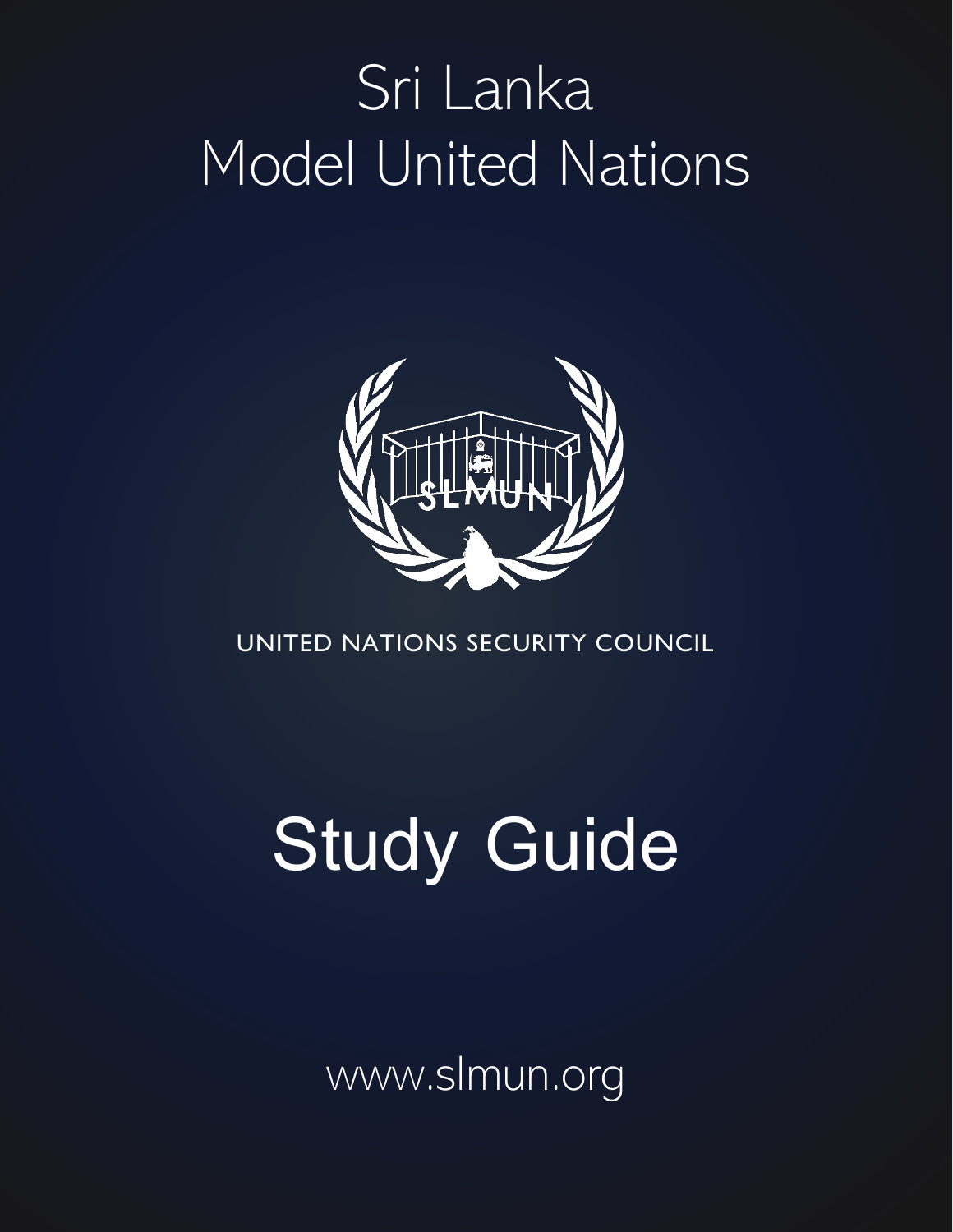### UNITED NATIONS SECURITY COUNCIL

The United Nations Security Council is one of the six principal organs of the United Nations and is responsible for maintaining international peace and security. According to the Article 25 of the Charter, all members of the United Nations agree to accept and carry out the decisions made by the Security Council, making their decisions legally binding.

The very first session of the Security Council was held on January 17, 1946, at Church House, Westminster, London. Ever since the first session, the Security Council has had regular sessions, held at the United Nations Headquarters in New York City, their permanent residence

The United Nations Security Council consists of fifteen members, of which five are permanent members. The ten remaining seats rotate on a two years basis. The permanent members are namely France, People's Republic of China, Russian Federation, United Kingdom, and the United States of America. Every member of the Security Council has one vote. However, the five permanent members have the right to veto, which means without their consensus, a resolution will fail. This right to veto is the cause of controversy and discord towards the Security Council due to its sensitive nature, as it may prevent swift action in case a conflicting political interest occurs with a permanent member and the current agenda of the Security Council.

Therefore, this makes the discussions and collective action in the Security Council highly challenging. The United Nations Security Council bears the power to act when international peace and security are at risk. In the moment of a crisis, the Security Council may try to reach an agreement by peaceful means. If such peaceful measures prove to be ineffective, the Security Council may take further action by issuing a ceasefire directive and/or military observation and deploy peacekeeping forces.

Security Council may also enforce measures such economic sanctions, or even a collective military action. Apart from the peace and security discourse, the Security Council recommends the appointing of the Secretary General to the General Assembly and also the admission of new members to the United Nations. Security council is also responsible for electing the judges of the International Court of Justice.

Given the chaotic nature of the world at present, with international crisis and peace-threatening developments by states and non-state actors in every direction; members of the Security Council are facing a monumental challenge. It is a critical task to pursue international peace, security and collaboration while respecting the sovereignty and tackling political agendas. In a globe with highly complex security threats and advancing, highly technical methods of combat, the Security Council wis tasked with resolving this proliferating nature of chaos.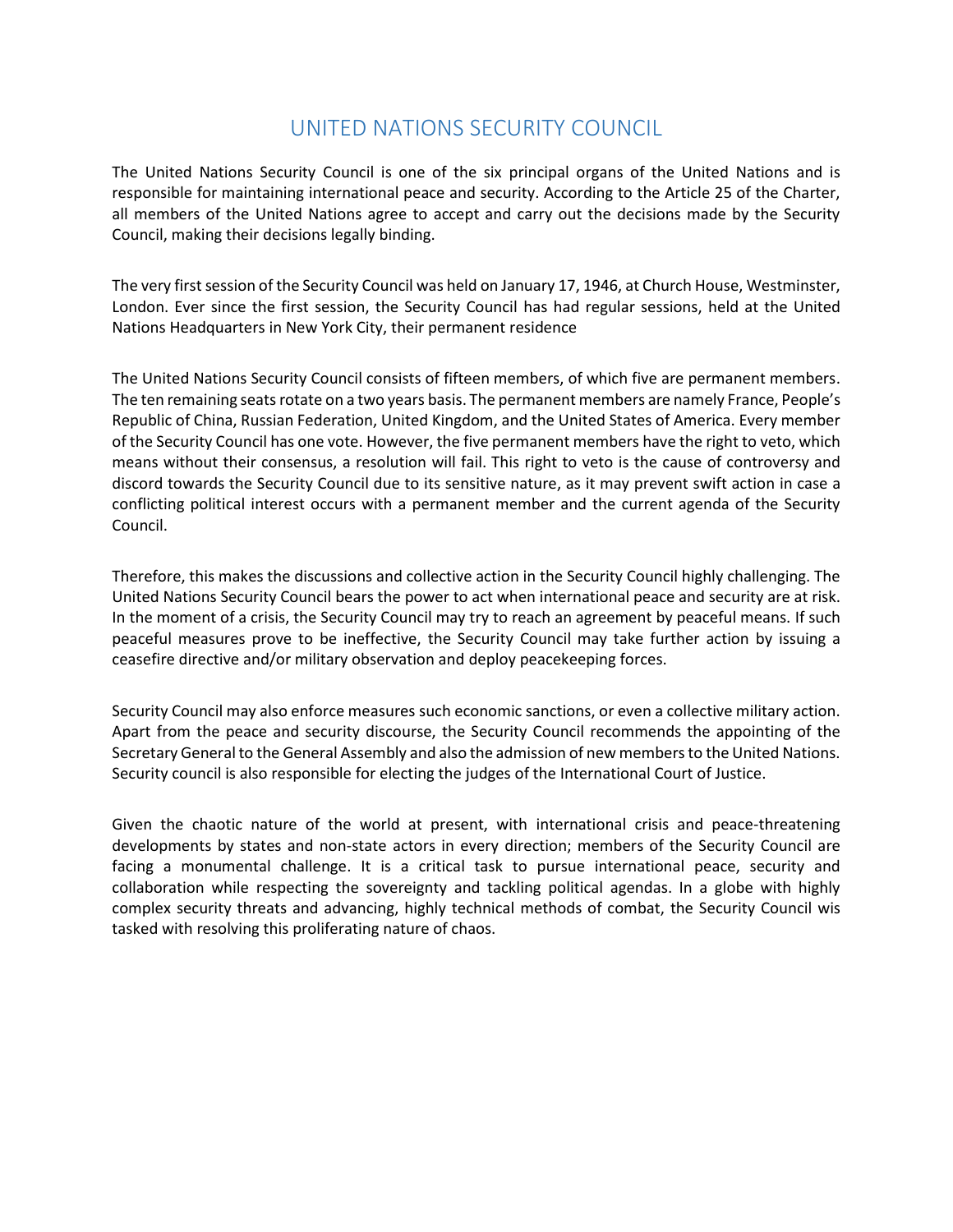## THE AGENDA

**Conference Topic**: Scrutinizing the need for international legislature regarding the global use and propagation of LAWS (Lethal Autonomous Weapons Systems)

**Practice Debate Topic**: Discussing the need to mitigate the movement of an epicenter of Islamic militant activity into the West African region.

## CONFERENCE TOPIC: SCRUTINIZING THE NEED FOR INTERNATIONAL LEGISLATURE REGARDING THE GLOBAL USE AND PROPAGATION OF LAWS (LETHAL AUTONOMOUS WEAPONS SYSTEMS)

#### **BACKGROUND**

As we move further into the  $21^{st}$  century, the global i community has entered into a new era of warfare: a warfare that has progressed from the Kalashnikov to the Keyboard.

A common saying is that 'Guns do not kill people: people kill people'. In this technological era, it is the weapons make the decisions. When artificial intelligence (AI) and robotics come together, there are two different outcomes that can occur. One is a very positive outcome, of immeasurable social, economic and political improvements to our society. On the other hand, there is the outcome dominated by warfare. The militia may use this technology to create new weapons of mass destructions (LAWS) rendering even nuclear technology obsolete.

Recognizing the global threat caused by lethal autonomous weapons, 116 founders of robotics and artificial intelligence companies from 26 countries published an open letter urging the United Nations to ban lethal autonomous weapons systems. Accordingly, in 2016, under the power of the United Nation's Conference of the Convention on Certain Conventional Weapons (CCW), a Group of Governmental Experts (GGE) on Lethal Autonomous Weapons Systems was established. The GGE mandate is tasked with examining emerging technological developments in the area of lethal autonomous weapons systems. Yet, further measures are being requested to restrict and ban the use of LAWS.

Thus, it is the responsibly of the Security Council to create implement international laws governing fully autonomous weapons.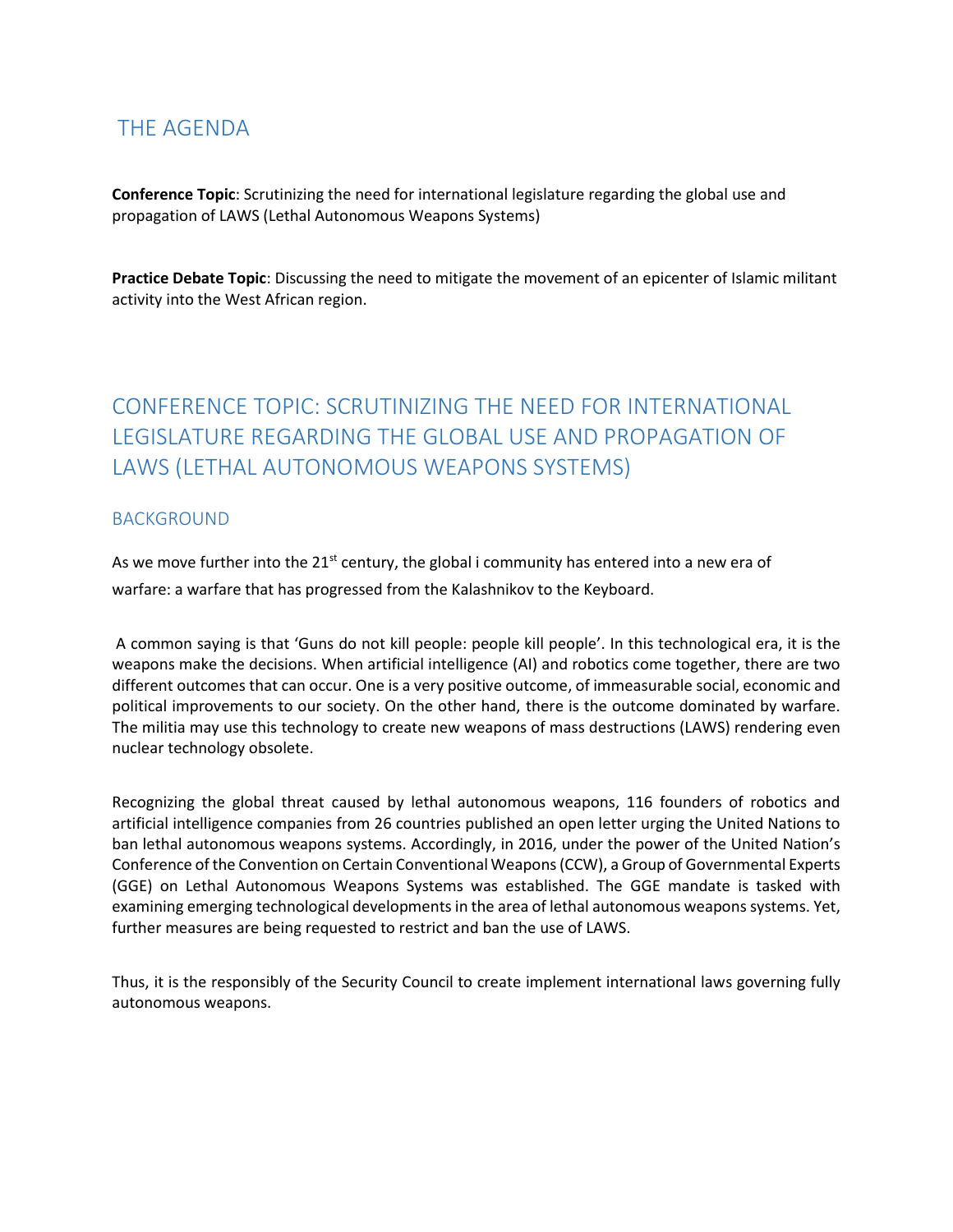#### CASE STUDY

The U.S. Department of Defense defines Lethal Autonomous Weapons Systems as '*a weapon system(s) that, once activated, can select and engage targets without further intervention by a human operator*.'

One could say that the term LAWS is self-explanatory. 'Lethal' means 'capable of causing death.', 'Weapons system' may referred to not only the actual weapon but also the methods of storage, transportation and delivery. In this situation 'Autonomous' would be technological autonomy; i.e. the ability of software to operate without human direction. An ability that allows machinery to replicate the human decision-making process by giving machines the capacity to process new information and reach an outcome, with no outside programming.

At present four types of lethal autonomous weapons are significant in their usage.

- BAE Systems Taranis Combat Drone
- Automated Sentry Guns
- Homing Missiles
- Radar-Guided Guns

Technology such as the homing missiles and Radar guided guns have been in use since the 1960s and 1970s respectively, though they have been developed over the years and are still used in modern warfare. For example; Afghanistan and Syria are both nations who have suffered the consequences of missile attacks in recent years.

When considering the Taranis Combat Drone, the program was initially launched to demonstrate the potential of an unmanned, low observable combat aircraft for the purpose of sustained surveillance; identifying targets, gathering vital intelligence, deterring an enemy and carrying out strikes in hostile territory. According to information from BAE, the Taranis can also target threats and is able to fire on that target on its own after a cue from a remote pilot.

Along with these incredible developments a number of questions are raised; safety, ethics and legality are just a dew. Artificial intelligence researchers fear that developing drones such as the Taranis will render humankind redundant on the battlefield. Humanitarian concerns like whether the target is near a school or a hospital are details that might not be picked up by an automated device. Therefore, the Taranis may act as a dangerous precedent for autonomous weapons.

At present there are no official resolutions on the banning of lethal autonomous weapons systems adopted by the UN General Assembly or the UN Security Council. However, the global community feels that the time has come to recognize that autonomous weapons that can "think" for themselves are not mere science fiction, but a revolutionary threat to international peace and security.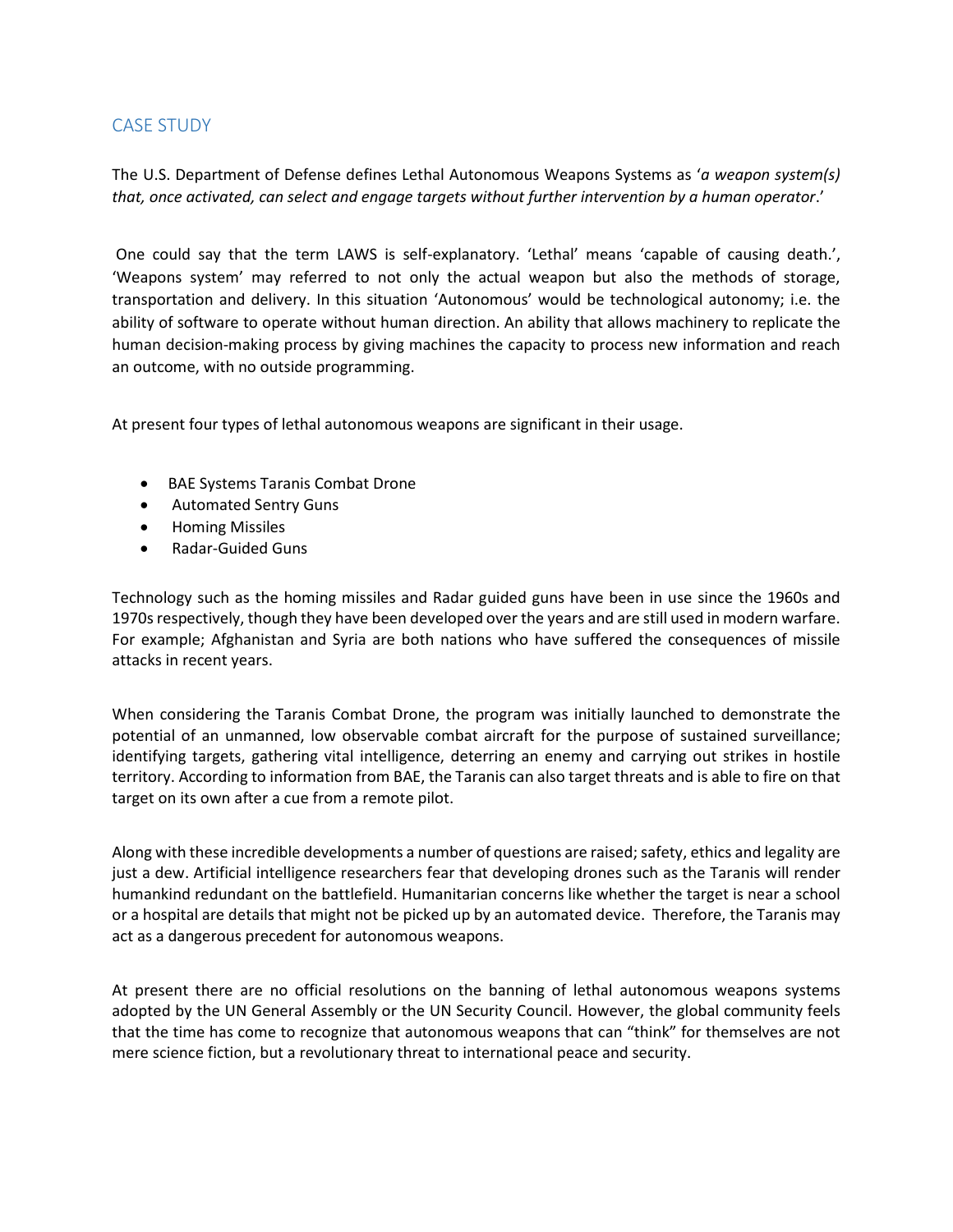Accordingly, it is the task of the Security Council to contain the proliferation of autonomous weapons and implement international regulations to prevent misuse.

#### POINTS TO CONSIDER

- What are the countries affected by LAWS? And how severe was the impact?
- What steps can the UNSC take to mitigate the damage in the above point?
- Recognition of Lethal Autonomous Weapons Systems as a threat to international security.
- How can the UN investigate/prevent/mitigate potential malicious uses of Artificial Intelligence?
- The role of non-state actors in the use of Artificial Intelligence and Lethal Autonomous
- Weapons Systems.
- Self-defense; Lethal Autonomous Weapons Systems in an armed attack?
- Guidelines that must be addressed in the new jurisdiction
- What other UN organs can aid in controlling the use of LAWS
- What are the other international and governmental bodies that can assist?

#### FURTHER READING

<https://www.lawfareblog.com/lethal-autonomous-weapons-systems-first-and-second-un-gge-meetings>

<https://www.un.org/disarmament/update/pathways-to-banning-fully-autonomous-weapons/>

<http://time.com/4948633/robots-artificial-intelligence-war/>

[https://www.icrc.org/en/download/file/65762/autonomous\\_weapon\\_systems\\_under\\_international\\_hu](https://www.icrc.org/en/download/file/65762/autonomous_weapon_systems_under_international_humanitarian_law.pdf) [manitarian\\_law.pdf](https://www.icrc.org/en/download/file/65762/autonomous_weapon_systems_under_international_humanitarian_law.pdf)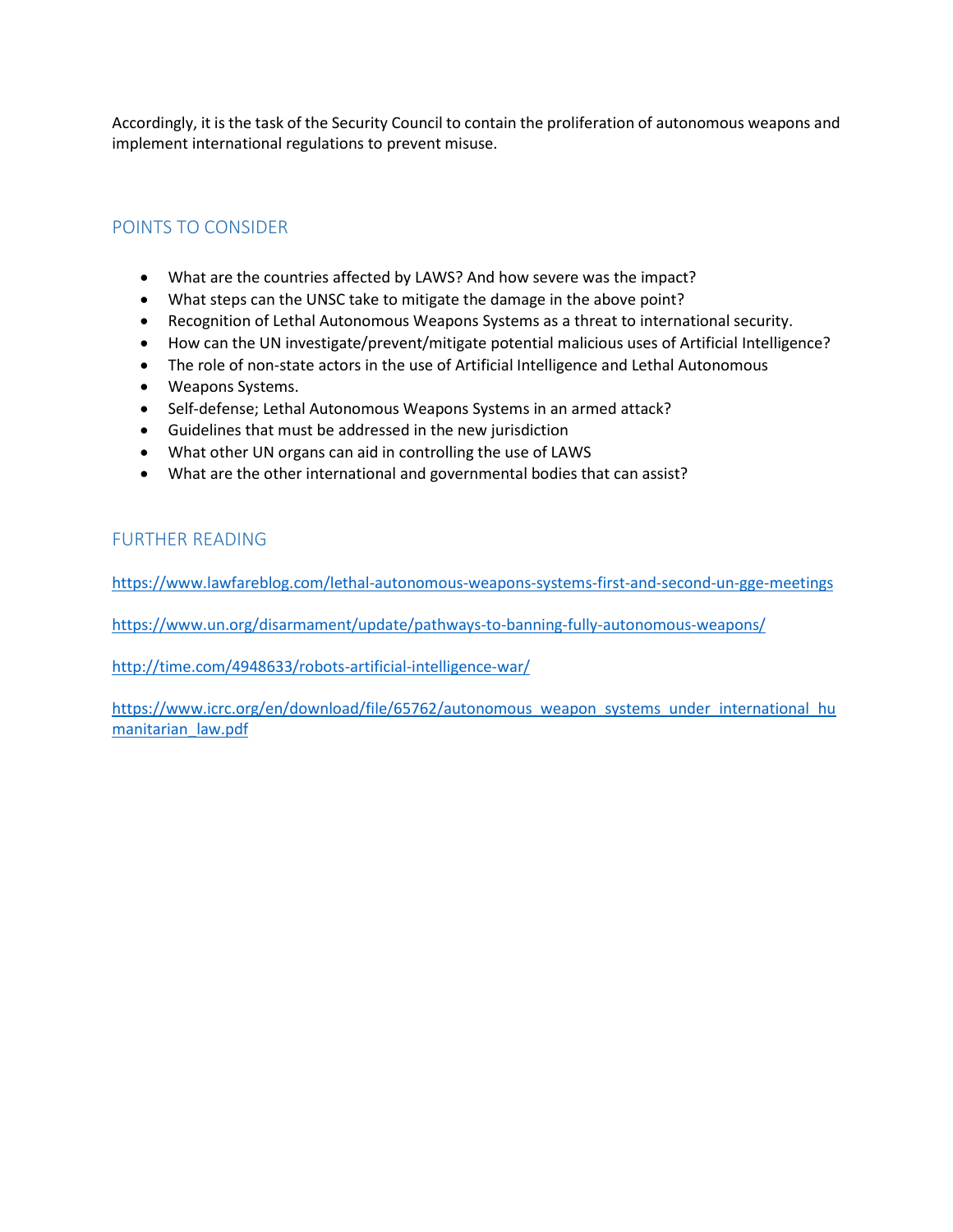## PRACTICE DEBATE TOPIC: DISCUSSING THE NEED TO MITIGATE THE MOVEMENT OF AN EPICENTER OF ISLAMIC MILITANT ACTIVITY INTO THE WEST AFRICAN REGION.

#### BACKGROUND

The African continent for the past several years has continuously been at unrest as they constantly face the threat of terrorist activity and more specifically, that of several groups of Islamic Militant Activity. The harsh, rural geography and the constant socio-economic conditions in most of the continent provides a good breeding ground and safe-haven for these militant groups. Until now, the activity of these groups has mostly based their activity in the Central and Eastern Sahel region, which, true to its name, represents the transition between the Islamic cultures from North Africa and Christian beliefs from the South.

Considering the history of West African countries during last few decades after gaining independence, it shows the fragile nature of the region; a prime target for Islamic military extremism. Most of the ethnic and boundary related conflicts are remnants of colonization which the countries still deal with. The resulting millions of victims and refugees, ruined infrastructure, hunger and poverty, unstable political system, weak and corrupted governments have resulted in the creation of militant groups which easily gained popularity in their regions.

These groups formed for 2 reasons, either ethnic or religious. A major representative for the religious extremists are the militant Islamists, mainly originating from the Horn of Africa. For example, al-Qaeda's first major terrorist strike, the bombing of the U.S. embassies in 1998, occurred in Kenya and Tanzania. Since 90´s, numerous terrorist attacks and armed conflicts were held in the area. And of course, the Boko Haram, Al- Shabaab, jihadist terrorist organizations in cooperation with IS militants in the region and the weak governments.

This threat has begun spilling over into nearby countries and moving into West Africa. An alarming number of suspected terrorists have been arrested recently in the West African nations of Guinea, Guinea-Bissau and Senegal, the latter being historically one of the most stable nations in the region. Al-Qaeda militants in the area issued threats in West Africa, with one group singling out [Senegal and](https://urldefense.proofpoint.com/v2/url?u=http-3A__www.middleeasteye.net_news_france-2Dour-2Dfirst-2Denemy-2Dsays-2Diyad-2Dag-2Dghali-2Demir-2Dsahel-2D189395786&d=DwMFaQ&c=RAhzPLrCAq19eJdrcQiUVEwFYoMRqGDAXQ_puw5tYjg&r=NDXiYhx_45OqEBkf7zVXvXW3OYHVUOq64FtPkQcfiuY&m=QJ0Zp3bGqmCLXi2w8ZCM3Xs1ux6tu9oQVASqB5PIcmQ&s=9jufWcHS7JB8F38EdVAPIt5NOWtAh_2m__SCMFo9QDg&e=)  [Guinea,](https://urldefense.proofpoint.com/v2/url?u=http-3A__www.middleeasteye.net_news_france-2Dour-2Dfirst-2Denemy-2Dsays-2Diyad-2Dag-2Dghali-2Demir-2Dsahel-2D189395786&d=DwMFaQ&c=RAhzPLrCAq19eJdrcQiUVEwFYoMRqGDAXQ_puw5tYjg&r=NDXiYhx_45OqEBkf7zVXvXW3OYHVUOq64FtPkQcfiuY&m=QJ0Zp3bGqmCLXi2w8ZCM3Xs1ux6tu9oQVASqB5PIcmQ&s=9jufWcHS7JB8F38EdVAPIt5NOWtAh_2m__SCMFo9QDg&e=) as a priority target.

#### CASE STUDY

In recent years countries such as Liberia, Sierra Leone, Côte d'Ivoire and Guinea- Bissau have witnessed an uprising in the number of conflicts festered in heavy violence and ceaseless killings. While these corruptions are starting to seize there seems to be a surge in conflicts of the Sahel region, as mentioned previously where countries such as Ghana, Nigeria and Senegal show signs of the possible re-surfacing of internal and regional violent conflicts due to poverty, political corruption, humanitarian violence.

The rise in ethnic marginalisation and the proliferation of light arms has contributed to the socio-economic insecurities these nations are facing. Even though constant efforts have been made by actors the conflicts prevail and their significance increases. Due to these vulnerabilities and the presence of bad governance